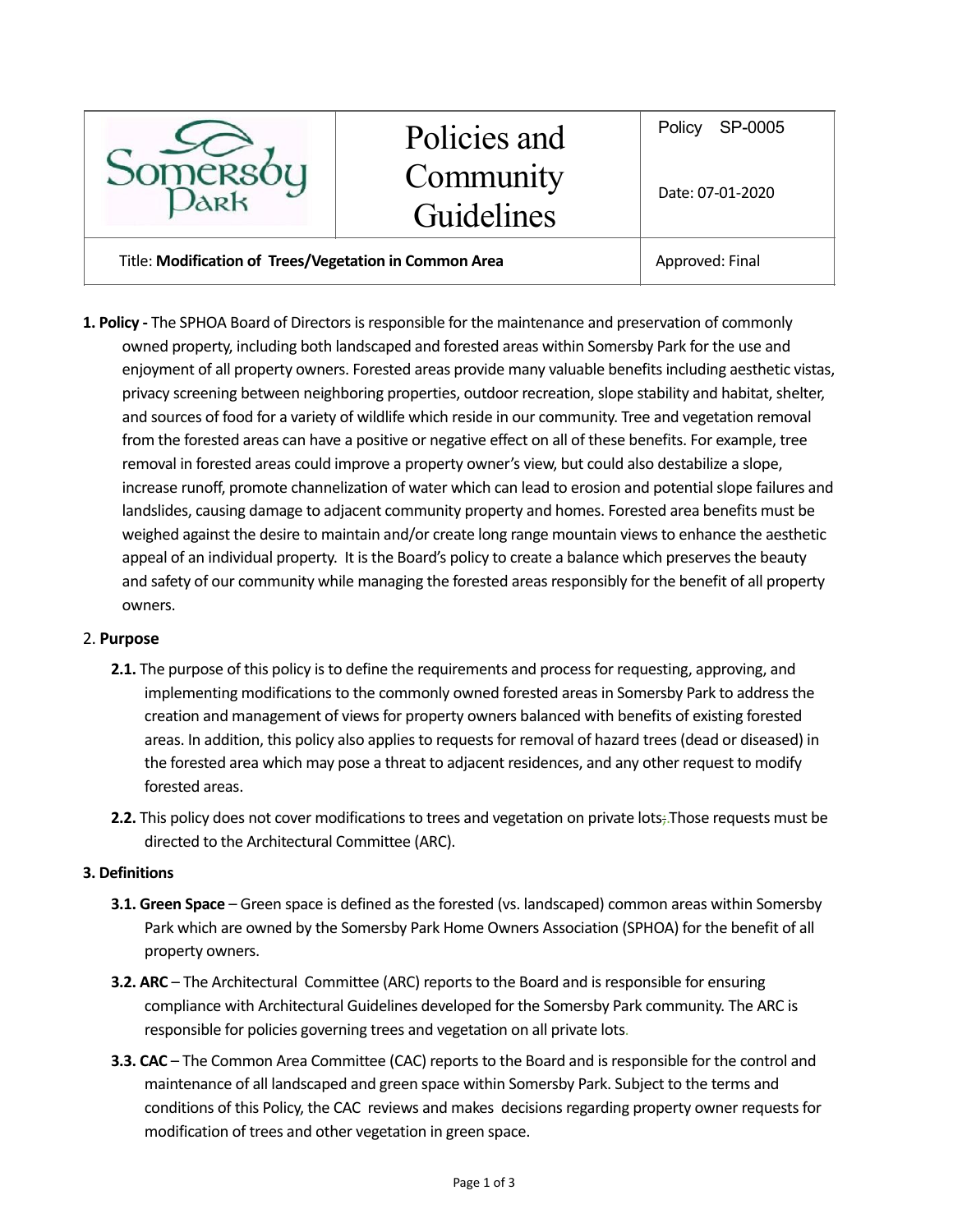- **3.4. SPHOA Board of Directors** The SPHOA Board of Directors is the elected body of the SPHOA and is responsible for administration of the SPHOA. The Board of Directors (Board) has the ultimate authority and responsibility for implementing and enforcing all policies affecting common areas, including this Policy.
- **3.5. SPHOA Request for Modification of Trees and Vegetation in Common Area** A specific form that has been created and approved which shall be used by property ownersto submit requests to the CAC for permission to modify trees or other vegetation in green space, and by the CAC to document its determinations with respect to such requests.
- **4. Requirements for the modification of trees and vegetation in Common Area.** 
	- **4.1.** Requests to modify the green space under this Policy will be considered and acted upon for property owners with homes on their property. Among other reasons, this limitation exists because it is often difficult to assess the aesthetic impact of tree removal/modification for a home which does not exist. A lot owner without a home on the property may seek an Advisory Opinion under this Policy concerning whether, and under what conditions, a potential request to modify green space may be authorized if a home is thereafter built on the lot.
	- **4.2.** Requests must be made in writing to the CAC using the attached **SPHOA Request for Modification of Trees and Vegetation in Common Area** form referenced in 3.5. Appropriate photos and/or sketches shall be provided to clarify the request. If the homeowner consulted with a certified arborist, a copy of the arborist's report should accompany the request. A copy of the complete request must also be sent to the SPHOA board.
	- **4.3.** Requests to modify trees and vegetation in the green space may be made to create long range mountain views, remove trees of potential danger to residences, remove dead or diseased trees, or to reduce the density of trees in a specific area to allow more favorable species to grow. Options available include:
		- **4.3.1.** Removal of an entire tree(s) or vegetation without replacement.
		- **4.3.2.** Removal of an entire tree(s) or vegetation with replacement using more desirable species at locations approved by the CAC.
		- **4.3.3.** Limbing to remove branches obstructing view. The extent of the limbing must be clearly noted on the request. Limbing shall generally be limited to no more than 25% of the existing limbs on the tree, except where, in the opinion of a certified arborist, limbing greater than 25% will not materially impact the tree.
		- **4.3.4.** Thinning of trees and vegetation. Thinning requests should be accompanied by a certified arborist's report detailing the nature of the thinning.
		- **4.3.5.** Topping. Topping a tree places it under considerable stress and will not be approved, except in rare circumstances, where, in the opinion of a certified arborist, the topping will not materially impact the tree.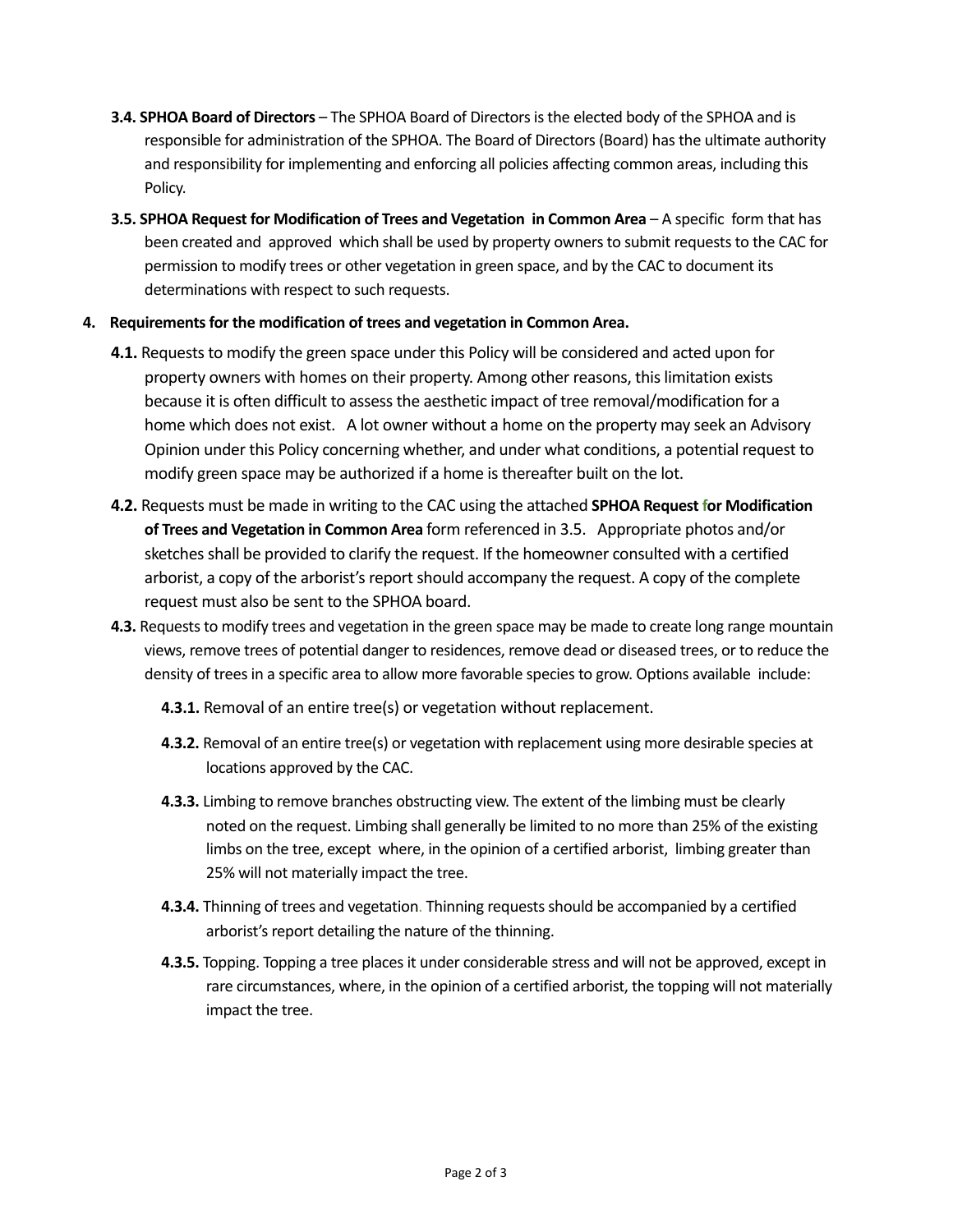- **4.4.** The request is then reviewed by the CAC which will approve, approve with conditions, approve in part, or disapprove in writing. Applicants are fully responsible for contractors working for them and are responsible for all tree removal expenses and arborists fees, except hazard trees.
- **4.5.** The CAC shall provide the Board with a copy of all such decisions prior to them being rendered. Factors which the CAC will take into consideration include but are not limited to:
	- **4.5.1** Impact to the Somersby community Tree and Vegetation alteration must be evaluated based upon the impact to all property owners, particularly nearby homeowners in the community.
	- **4.5.2**. Impact to erosion Root structures help hold soil in place which reduces erosion. The potential impact on soil erosion / loss is of paramount concern and will be a significant factor when reviewing requests.
	- **4.5.3**. Impact to water quality Vegetation along creek and stream channels helps to reduce stream bank erosion and maintain stable channels during storms and other high flow events. Tree removal within 50 feet of a stream, creek or major waterway must comply with practices described in the **North Carolina Forestry BMP Manual to Protect Water Quality, Chapter 4.**
	- **4.5.4.** Impact to the surrounding forest Tree or vegetation removal or limbing can have a beneficial or detrimental impact to the plants remaining in the forest. For example, large openings in the canopy may allow invasive species to flourish due to increased sunlight. In other circumstances, it may allow more favorable trees or vegetation to flourish by reducing competition for essential resources.
	- **4.5.5.** Impact to wildlife Some species support wildlife by providing both a source of shelter and food (e.g. acorns, berries, etc.). Species which generate food for wildlife will be given preferential treatment for preservation.
- **4.6.** Decisions of the CAC on requests are granted on a project basis and do not create binding precedent that will run beyond completion of the project. Future requests must be submitted to the CAC using the **SPHOA Request for Modification of Trees and Vegetation in Common Area** form to the CAC for review and approval. Previous approvals granted to property owners shall not establish precedent, and each request is reviewed based on its own merits and site conditions.
- **4.7.** CAC approvals of a request are only valid for the timeframe specified in the approval and must be completed in that timeframe.
- **4.8.** Except for emergency situations, CAC approval decisions will be communicated to to all property owners 14 days before commencement of work.
- **5. Appeals.** Property owners who do not agree with the assessment or decision of the CAC may appeal the decision to the Board. The decision of the Board is final.
- **6. Violations**. Property owners who remove or modify trees or vegetation in the green space without permission will be subject to fines and penalties as specified in the Covenants or North Carolina statutes. Penalties may include replacing each damaged tree or plant with a suitable replacement designated by the CAC. However, this section, and the above described remedy, shall not act to preclude or waive the Board's right and ability to pursue legal recourse against any property owner who blatantly disregards this policy.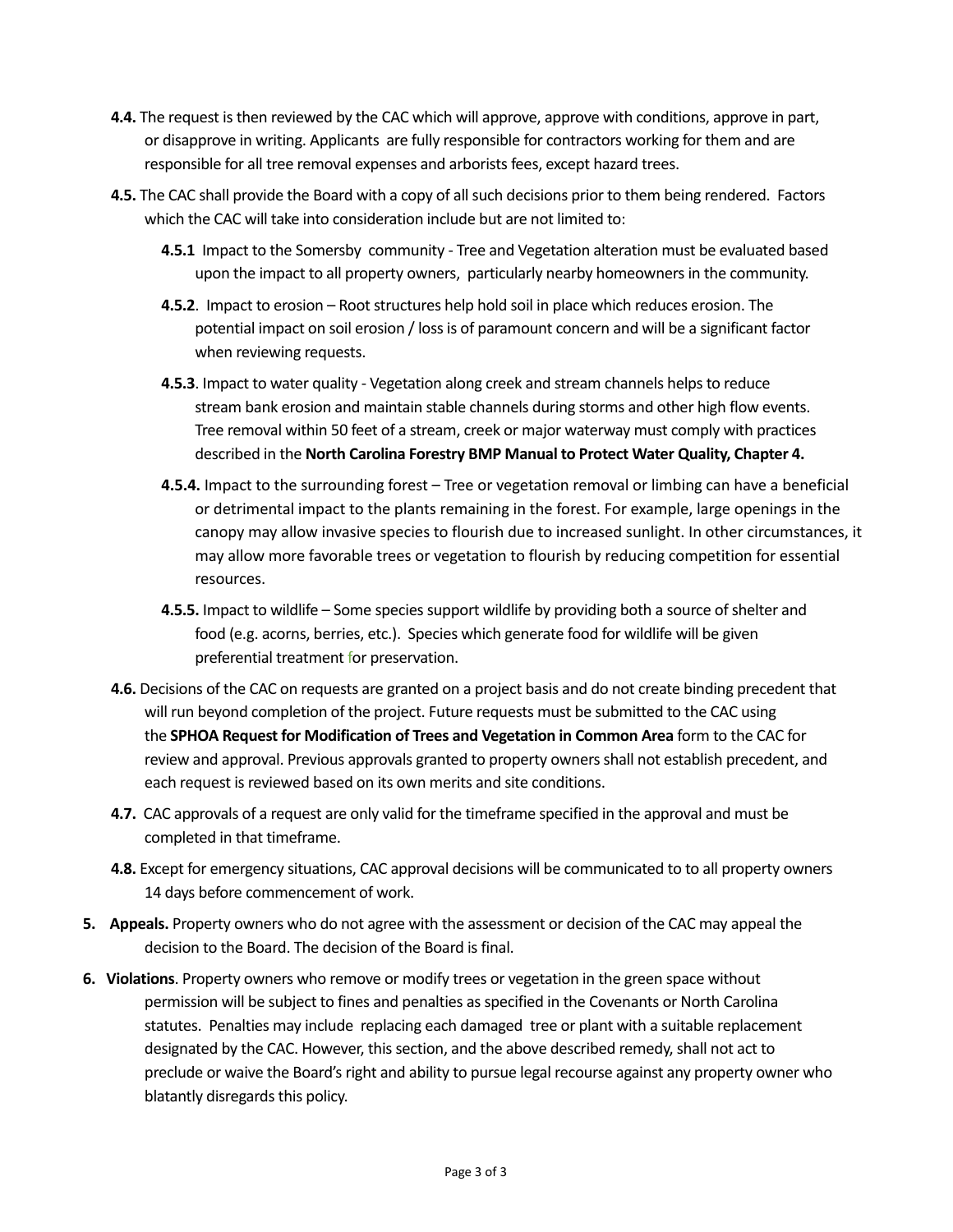

## Request for Modification of Trees/Vegetation in Common Area

| <b>Property Owner:</b> | Date:         |
|------------------------|---------------|
| Email:                 | <b>Phone:</b> |

This request form shall be used in conjunction with SPHOA policy "Modification of Trees/Vegetation in **Common Area**". Property owner signature below acknowledges receipt and acceptance of this policy. Property owners are required to provide before and after photos of work performed to confirm the work completed complies with the approved request. Use attachments where needed.

A. Location of tree(s) or other vegetation in the green space. Include or attach photos, maps or diagrams showing affected trees and vegetation.

#### **B. Tree or shrub species:** List all, if more than one.

#### **C. Risk Factor / Rationale (Check all that apply)**

| $\Box$ Dead / Diseased Tree $\Box$ View Management | □ Improve Road Safety/Visibility | $\Box$ Invasive |
|----------------------------------------------------|----------------------------------|-----------------|
| Species $\Box$ Thinning $\Box$ Other (             | ) Please Specify                 |                 |

#### **D. Additional Information/Rationale to Assist in the Review Process:**

#### **E. Request is for □ Decision □ Advisory Opinion**

**Signature of Property Owner: \_\_\_\_\_\_\_\_\_\_\_\_\_\_\_\_\_\_\_\_\_\_\_\_\_\_\_\_\_\_\_\_\_\_\_\_\_\_Date:\_\_\_\_\_\_\_\_\_\_\_\_\_\_\_**